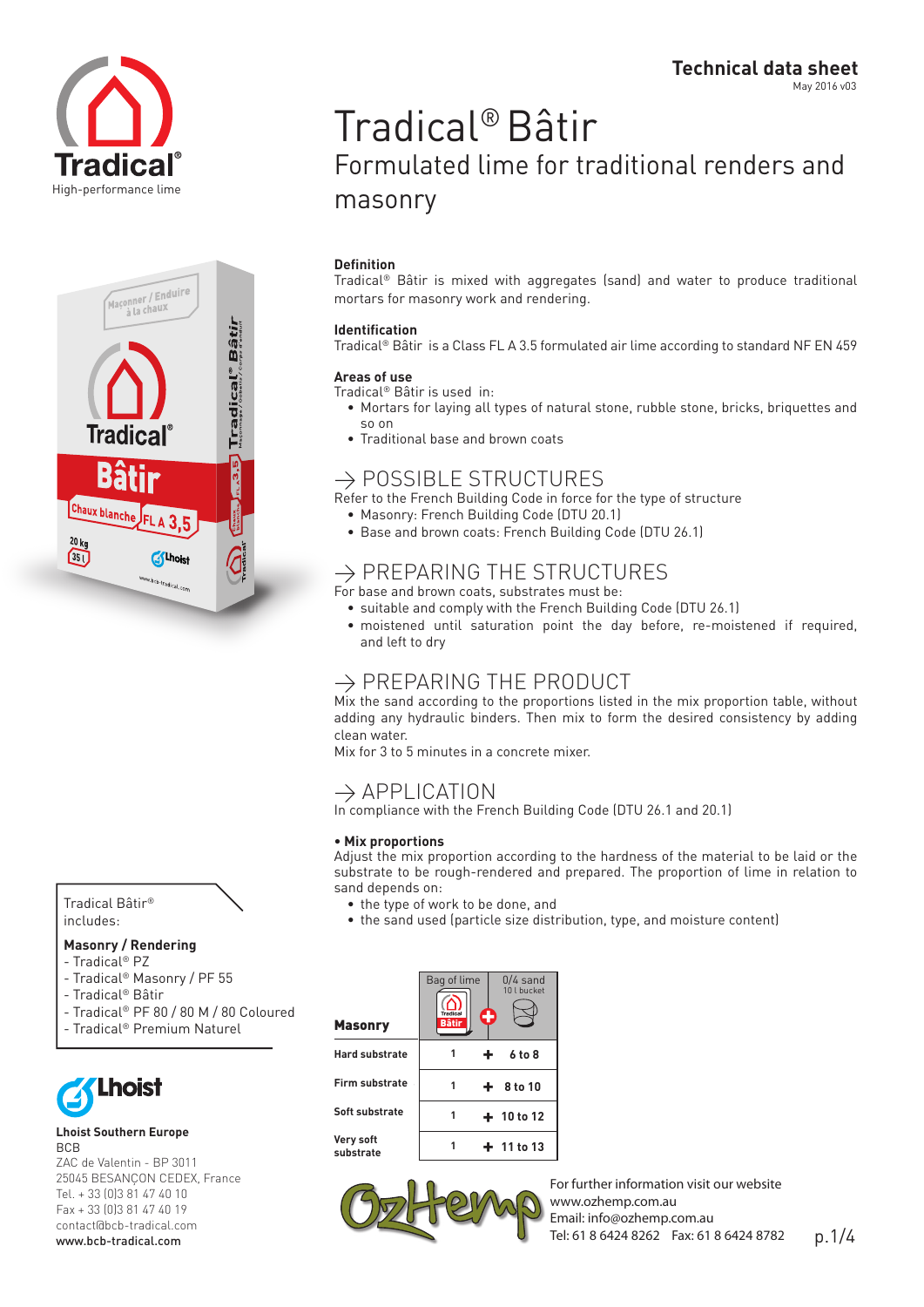

# Tradical® Bâtir Formulated lime for traditional renders and masonry

## $\rightarrow$  APPLICATION

In compliance with the French Building Code (DTU 26.1 and 20.1)



### **Mechanical or pneumatic projection:**

- Refer to the material manufacturer for the amount of sand to use.
- Apply in the same manner as a traditional mortar.

### **Atmospheric conditions**

Apply at a temperature of between +5° and +35°C, away from sunlight, strong winds and heavy rainfall. Do not apply to substrates that are frozen, thawing, overheated or running with water.

## **IMPORTANT**

- For plinths: Tradical® Bâtir + sand must not come into contact with the soil. Use Tradical® PZ + sand up to a height of at least 20 cm from the base of the plinth (see corresponding Tradical® documentation).
- When saltpetre is present: use Tradical® PZ as an undercoat for masonry as well as brown coats (see corresponding Tradical® documentation).

Please note that although Tradical® PZ is used to prepare mortars resistant to salts, nitrates, etc. present in capillary rises, the source of these rises also needs to be treated appropriately.

## $\rightarrow$  GENERAL INFORMATION

## **Qualifications**

Only qualified persons with a sound knowledge of traditional lime renders should use Tradical® Bâtir + sand.

### **See also**

- Tradical® brochures and technical data sheets
- Relevant French Building Code (NF DTU)

### **Packaging and storage**

Tradical® Bâtir comes in a 20 kg bag and can be stored for one year away from moisture.

**Testing**: under the conditions prescribed by standard NF EN 459.

### **Guarantee**

Within the scope of the company's civil liability insurance. Manufacturer's civil liability, SMABTP contract: ALPHA-BAT Fabricants no. 512806 E 1004.000

Tradical Bâtir® includes:

### **Masonry / Rendering**

- Tradical® PZ
- Tradical® Masonry / PF 55
- Tradical® Bâtir
- Tradical® PF 80 / 80 M / 80 Coloured
- Tradical® Premium Naturel



### **Lhoist Southern Europe BCB**

ZAC de Valentin - BP 3011 25045 BESANÇON CEDEX, France Tel. + 33 (0)3 81 47 40 10 Fax + 33 (0)3 81 47 40 19 contact@bcb-tradical.com www.bcb-tradical.com p.2/4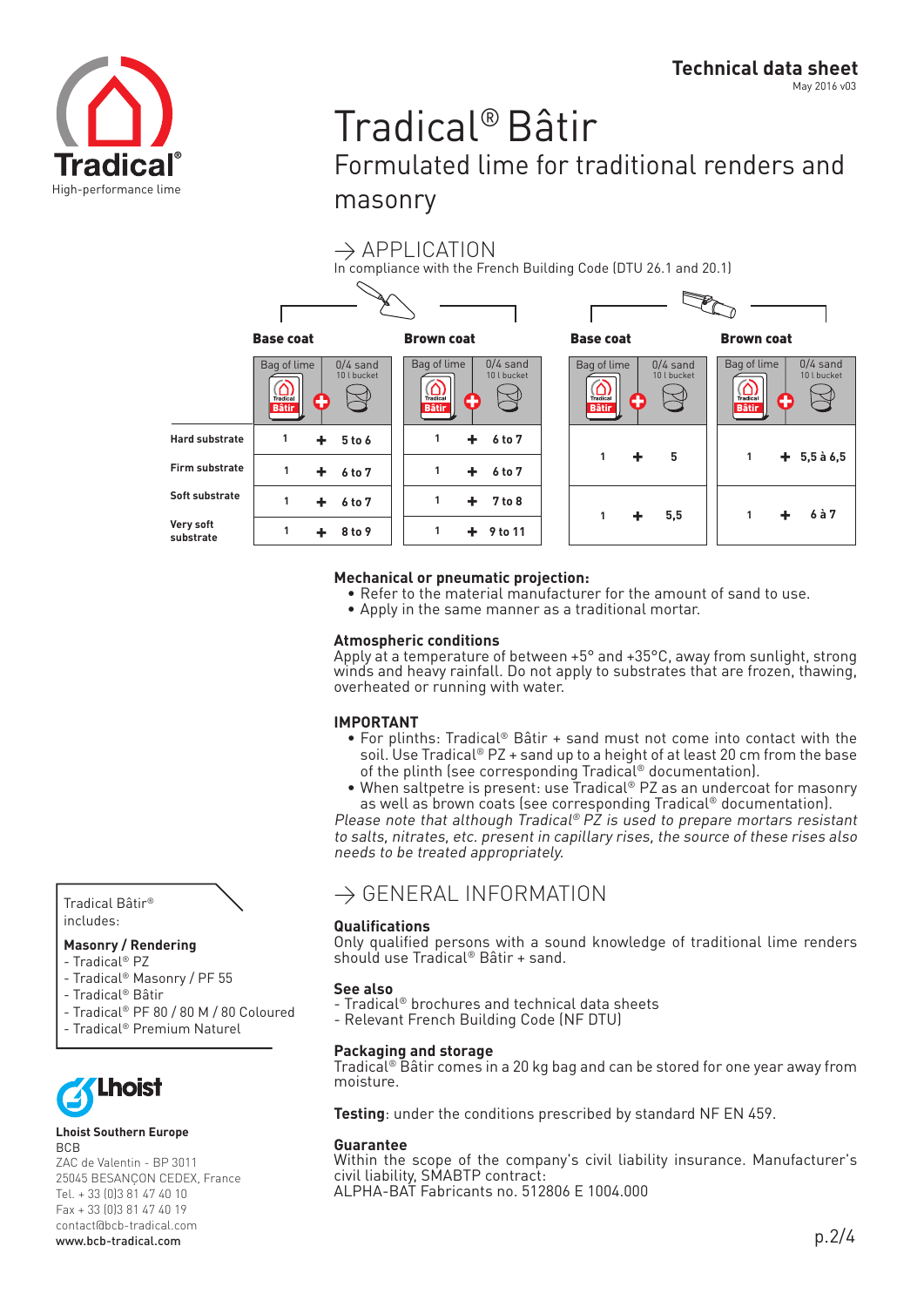



| <b>Characteristics</b>                                                                           |                                                         |
|--------------------------------------------------------------------------------------------------|---------------------------------------------------------|
| Mass density                                                                                     | 500 kg/m <sup>3</sup>                                   |
| Thermal conductivity                                                                             | $\lambda = 0.11$ to 0.15<br>W/m.k                       |
| Compression strength                                                                             | 0.58 MPa lafter<br>60 days) 0.61 MPa<br>(after 90 days) |
| Elastic modulus                                                                                  | 50.3 MPa lafter<br>60 days) 62.6 MPa<br>(after 90 days) |
| Fire resistance rating<br>for the Tradical <sup>®</sup> Bâtir<br>+ Chanvribat <sup>®</sup> blend | A2-s1, d0                                               |

Tradical Bâtir® includes:

### **Tradical® Hempcretes**

- Tradical® PF 70
- Tradical® Thermo
- Tradical® PF 80 M
- Tradical® Bâtir
- Chanvribat®
- Tradical® Premium Naturel



#### **Lhoist Southern Europe** BCB

ZAC de Valentin - BP 3011 25045 BESANÇON CEDEX, France Tel. + 33 (0)3 81 47 40 10 Fax + 33 (0)3 81 47 40 19 contact@bcb-tradical.com www.bcb-tradical.com

# Tradical® Bâtir Formulated lime for Tradical® hygrothermal render

### **Definition**

Tradical® Bâtir is mixed with the plant-based Chanvribat® aggregate (Granulat Chanvre Bâtiment certified) and water to produce hygrothermal renders with insulating properties.

### **Identification**

Tradical® Bâtir is a Class FL A 3.5 formulated air lime according to standard NF EN 459. The Tradical® Bâtir + Chanvribat® blend is approved and complies with the French Professional Rules for the Construction of Hempcrete Structures.

### **Areas of use**

Tradical® Bâtir + Chanvribat® can be used indoors and outdoors, on all kinds of clean and sound mineral substrates and on Tradical® hempcretes. It can be applied as an insulating wall or lining in houses or apartment buildings, tertiary and public buildings, and so on.

## $\rightarrow$  POSSIBLE STRUCTURES

Tradical® + Chanvribat® hygrothermal render is applied in compliance with:

- • French Professional Rules for the Construction of Hempcrete Structures: section on Render Application
- Tradical<sup>®</sup> documentation

# $\rightarrow$  PREPARING THE STRUCTURES

Substrates must be:

- suitable and comply with the French Building Code (DTU 26.1) and Tradical® documentation
- • moistened until saturation point the day before, re-moistened if required, and left to dry

# $\rightarrow$  PREPARING THE PRODUCT

## **Mixing method**

Mixing can be performed in a concrete mixer. Add the following in this order:

- All of the water

- Tradical® Bâtir, mixing until a homogeneous paste is obtained (3 to 5 mins)
- Chanvribat®, mixing slowly until all aggregates are entirely and evenly coated, adjusting the quantity of water if necessary

Let the mortar rest before applying it. This gives it better adherence.

The consistency of the mortar can be adjusted by adding water progressively, as and when it is used, depending on application conditions (substrate, desired thickness, speed of execution, atmospheric conditions, etc.).

### **Quantity required for one batch of Chanvribat**®

| <b>Qty of water</b> | <b>Qty of Tradical<sup>®</sup> Bâtir</b> | <b>Qty of Chanvribat<sup>®</sup></b> |
|---------------------|------------------------------------------|--------------------------------------|
| 100 to 110 l        | 4 bags                                   | 1 bag                                |

## $\rightarrow$  APPLICATION

The render must be applied in accordance with the relevant reference documents. Tradical® Hemp Renders may be applied to a base coat and are suitable for indoor and outdoor use.

**Base coat**: prepared with Tradical® Bâtir + sand (mix proportions depend on the type of substrate, see technical data sheet) or Tradical® Bâtir + Chanvribat®:

| Lime                                  | <b>Aggregate mix proportion</b>                                                                                                                      |  |
|---------------------------------------|------------------------------------------------------------------------------------------------------------------------------------------------------|--|
| 1 bag<br>Tradical <sup>®</sup> Bâtir  | + 60 to 70 l of 0/4 sand, for manual application on soft or firm<br>substrates<br>+50 to 60 l of 0/4 sand, for manual application on hard substrates |  |
| 1 bag<br>Tradical <sup>®</sup> Bâtir  | +55 l of 0/4 sand, for mechanical application on soft substrates<br>+ 50 l of 0/4 sand, for mechanical application on firm or hard<br>substrates     |  |
| 4 bags<br>Tradical <sup>®</sup> Bâtir | + 1 bag of Chanvribat <sup>®</sup>                                                                                                                   |  |